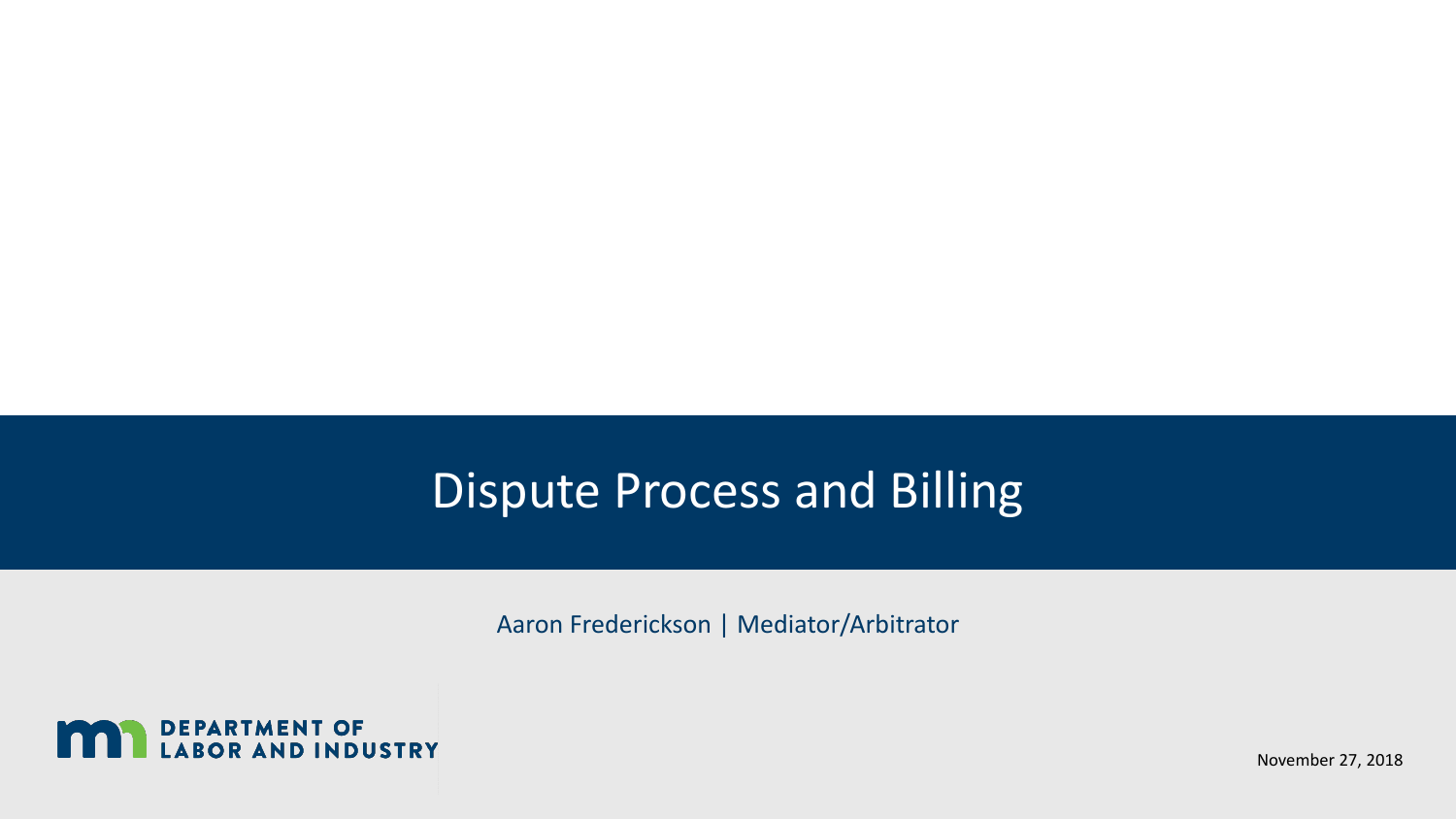#### Alternative Dispute Resolution Unit Overview

- Workers' Compensation Division (WCD) General Assistance
- Certification of Disputes
- Administrative Conferences and Mediation Services

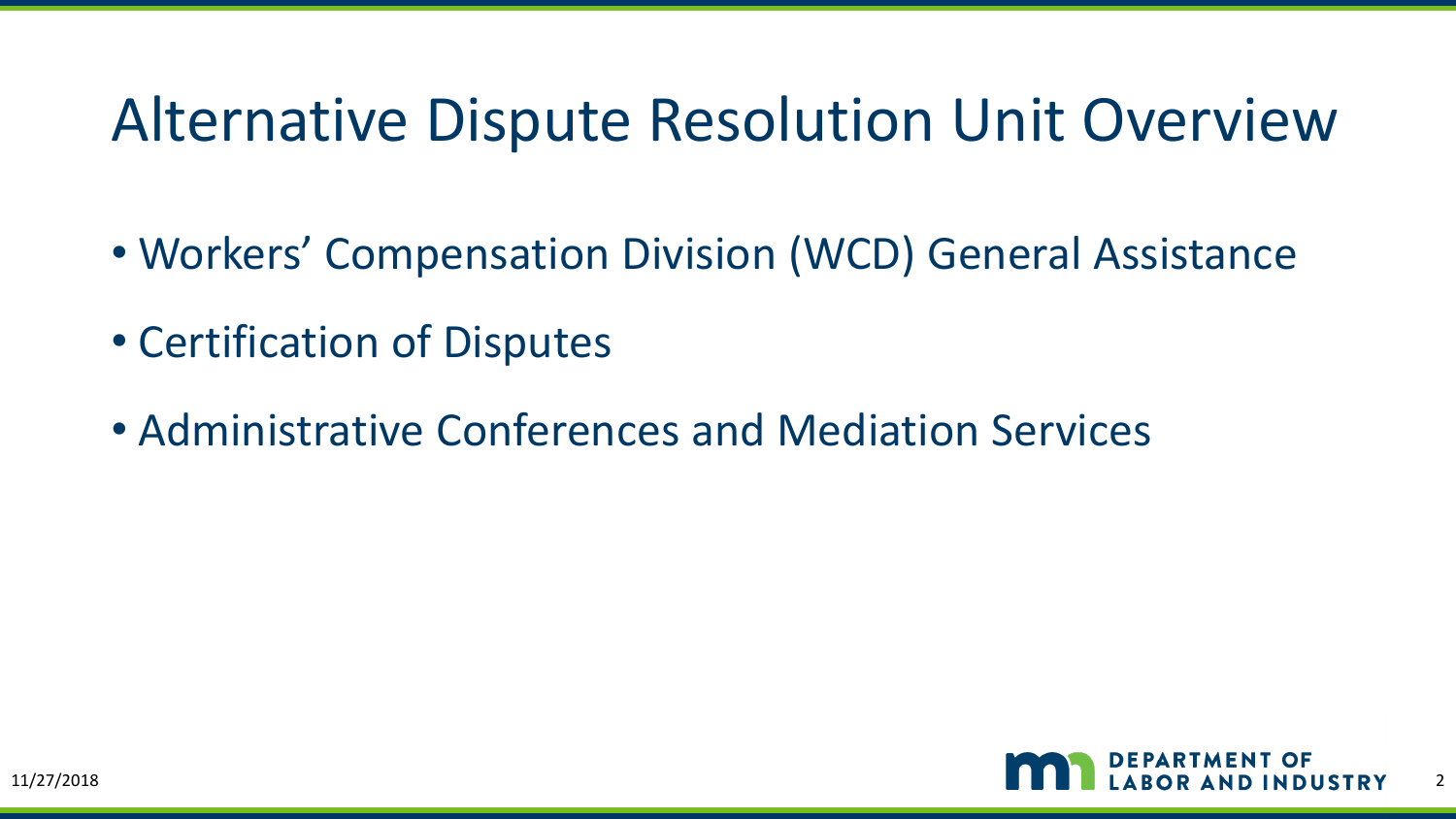#### WCD General Assistance

#### Common Questions from Medical Providers

- Do I need an attorney?
- I have an unpaid medical bill and the work comp insurer is not responding – how do I get it paid?
- Where can I find information on the Minnesota Workers' Compensation Medical Fee Schedule?
- Can you explain the dispute resolution process?
- The list is endless…
- All stakeholders are encouraged to try and resolve disputes



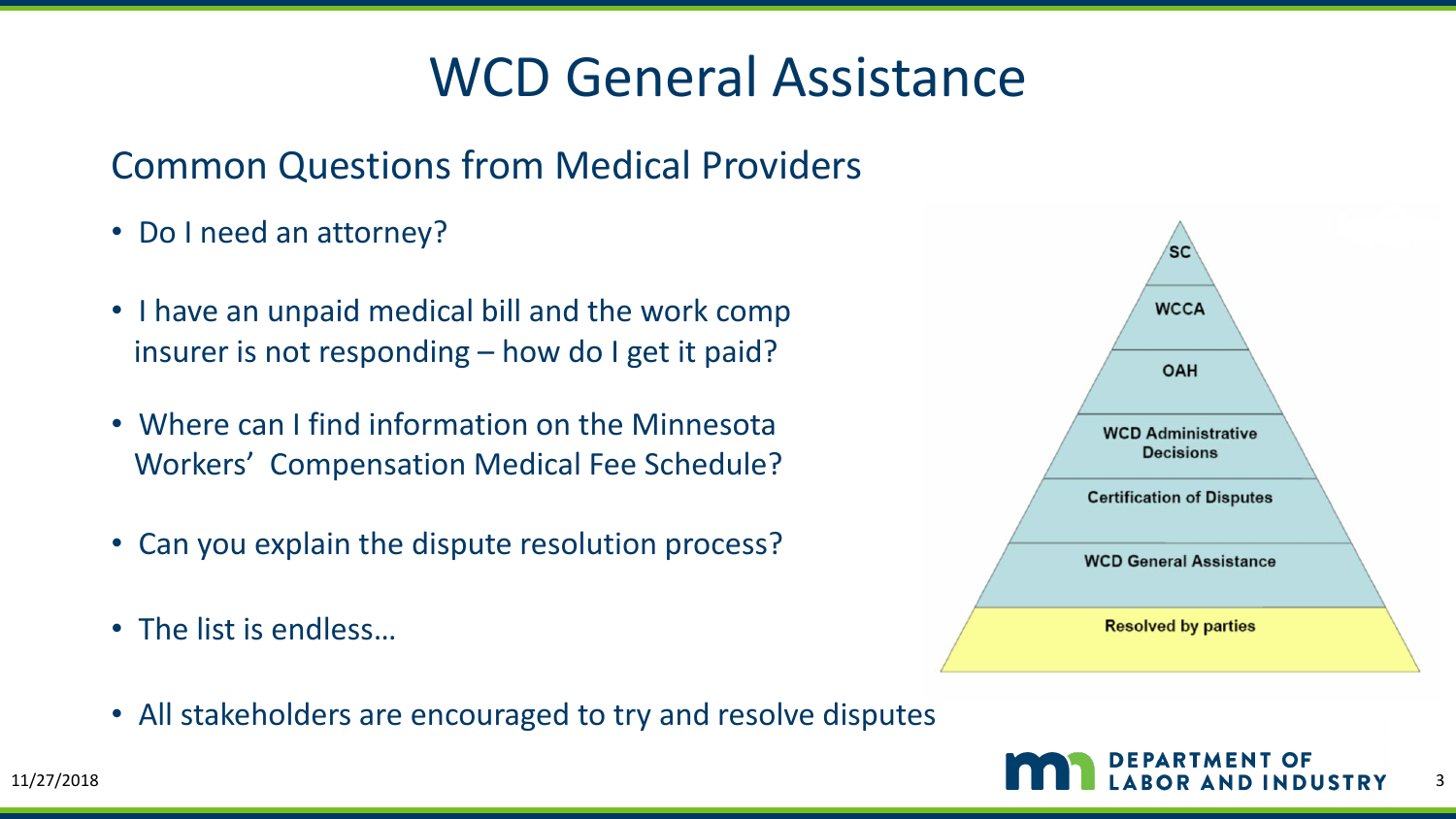#### WCD General Assistance

- Workers' Compensation Hotline
	- o Emphasis on early dispute resolution
	- o Provide general assistance to all interested stakeholders in the workers' compensation system
	- oDirect stakeholders to internal/external resources
- Hotline toll free: (800) 342-5354
- Hotline direct: (651) 284-5032
- Staff direct: (651) 284-5030
- Walk-ins



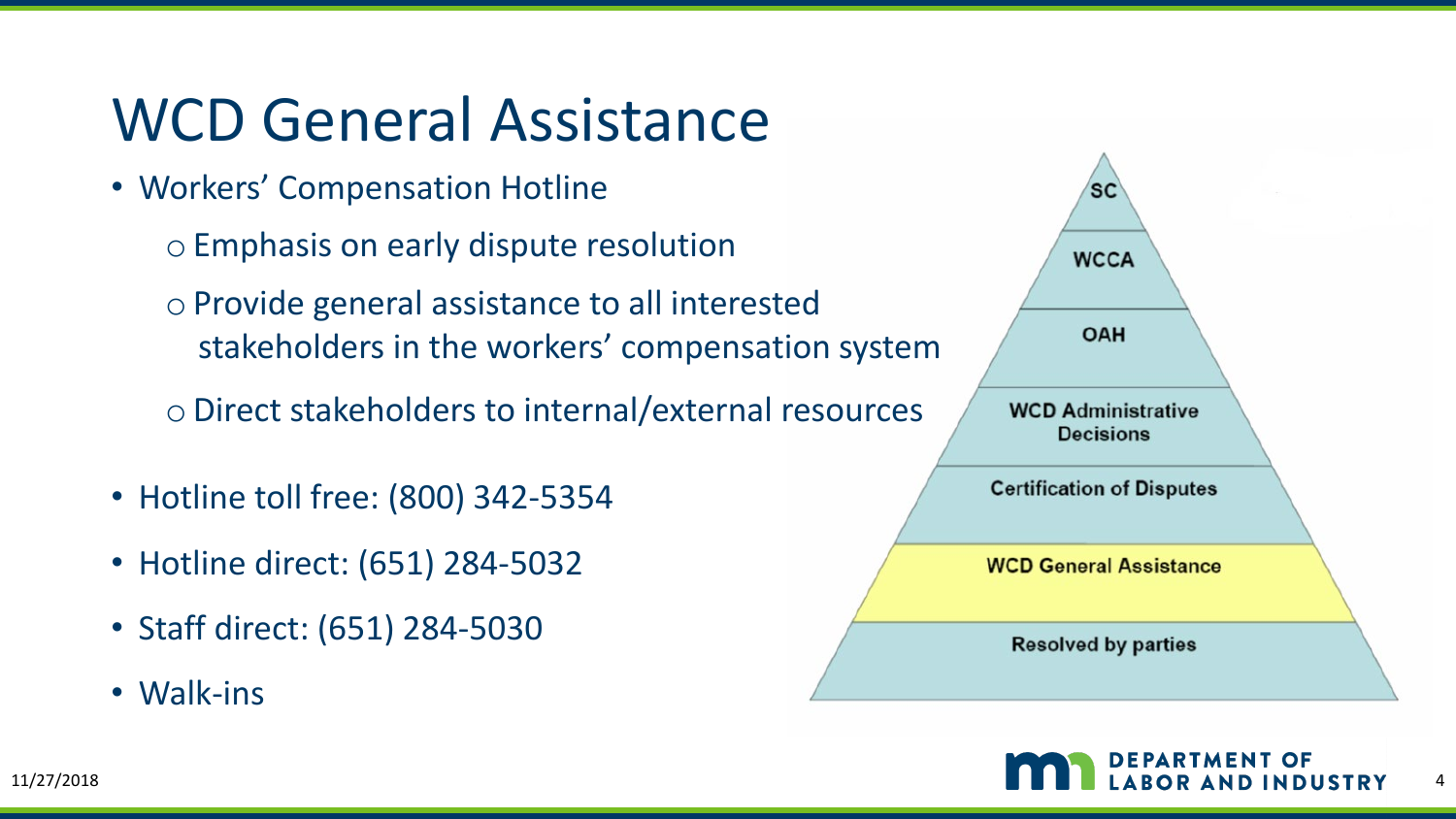## Outpatient Billing, Payment, and Dispute Resolution

- Hospitals and ASCs must notify the insurer at least 20 days prior to filing a Medical Request with DLI for an administrative conference
- Insurer, hospital or ASC must file a Medical Request no later than the latest of:
	- oOne year after date of initial EOR or EOB if the hospital or ASC does not request reconsideration of a payment denial or reduction;
	- oOne year after date of insurer's response to a hospital or ASC request for reconsideration; or
	- $\circ$  One year after the insurer's request for reimbursement of an overpayment from a hospital or ASC

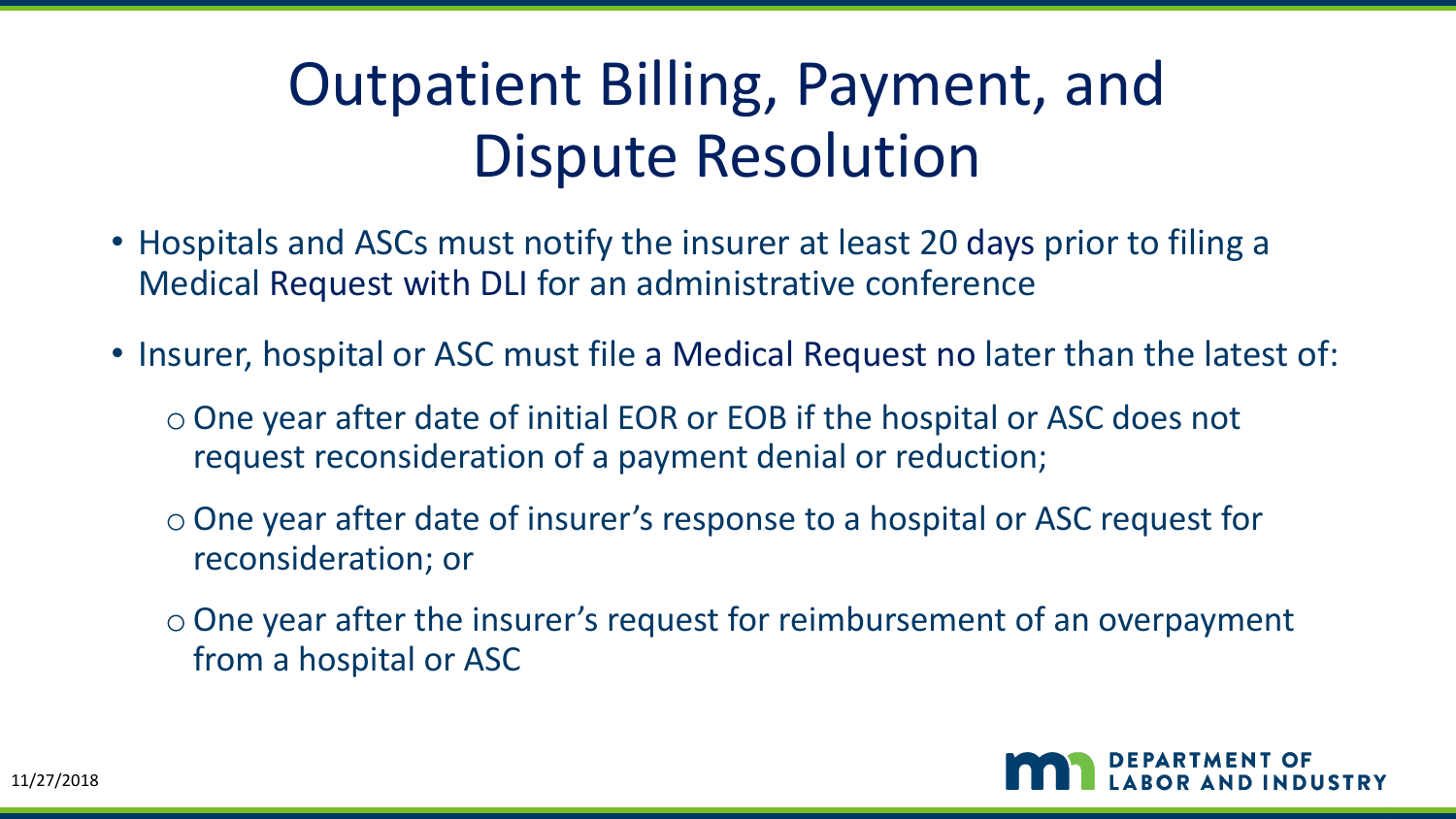#### Administrative Conferences

- Filing the Medical Request
- Located on the DLI website: **<http://dli.state.mn.us/business/workers-compensation/work-comp-forms>**
- Do not need an attorney to file
- Fill out completely and accurately
- Be clear about which issues you want heard
- Include copies of all medical records, bills, etc. in dispute

| CHECK BOX IF THIS<br><b>REQUEST ADDS</b><br><b>MEDICAL ISSUES</b><br><b>TO A PENDING</b><br><b>MEDICAL REQUEST</b>                                                                                                                                                                                                                                                | <b>Medical Request</b><br>PRINT IN INK or TYPE<br>ENTER DATES in MM/DD/YYYY FORMAT | Reset<br>NOTE: File this form with the Department of Labor and Industry at the<br>address or fax number at the end of this form. Before filing this form, call<br>the workers' compensation insurer or the Workers' Compensation<br>Alternative Dispute Resolution Unit at (651) 284-5032 or 1-800-342-5354. |                       | DO NOT USE THIS SPACE               |                                |
|-------------------------------------------------------------------------------------------------------------------------------------------------------------------------------------------------------------------------------------------------------------------------------------------------------------------------------------------------------------------|------------------------------------------------------------------------------------|--------------------------------------------------------------------------------------------------------------------------------------------------------------------------------------------------------------------------------------------------------------------------------------------------------------|-----------------------|-------------------------------------|--------------------------------|
| WID or SSN<br>DATE OF INJURY                                                                                                                                                                                                                                                                                                                                      |                                                                                    |                                                                                                                                                                                                                                                                                                              |                       |                                     |                                |
| <b>EMPLOYEE NAME</b><br>PHONE # (include area code)                                                                                                                                                                                                                                                                                                               |                                                                                    |                                                                                                                                                                                                                                                                                                              |                       |                                     |                                |
| <b>EMPLOYEE ADDRESS</b>                                                                                                                                                                                                                                                                                                                                           |                                                                                    | INSURER/SELF-INSURER/TPA                                                                                                                                                                                                                                                                                     |                       |                                     |                                |
| <b>STATE</b><br>CITY                                                                                                                                                                                                                                                                                                                                              | ZIP Code                                                                           | <b>INSURER ADDRESS</b>                                                                                                                                                                                                                                                                                       |                       |                                     |                                |
| <b>EMPLOYER NAME</b>                                                                                                                                                                                                                                                                                                                                              |                                                                                    | CITY                                                                                                                                                                                                                                                                                                         |                       | <b>STATE</b>                        | ZIP Code                       |
| <b>EMPLOYER ADDRESS</b>                                                                                                                                                                                                                                                                                                                                           |                                                                                    | CLAIM REPRESENTATIVE NAME                                                                                                                                                                                                                                                                                    |                       |                                     |                                |
| <b>STATE</b><br><b>CITY</b>                                                                                                                                                                                                                                                                                                                                       | ZIP Code                                                                           | <b>INSURER CLAIM#</b>                                                                                                                                                                                                                                                                                        |                       | <b>INSURER PHONE#</b>               | EXT                            |
| 1. THIS REQUEST IS BEING COMPLETED BY:<br>Employee's<br>Employee<br>Attorney<br>2. Are medical services being provided or managed by a certified managed care plan?<br>showing that the dispute resolution process of the certified managed care plan has already been exhausted.<br>MEDICAL ISSUES (check only those that apply)<br>3 <sub>1</sub><br>I request: | Employer                                                                           | Insurer/TPA<br>Self-insured                                                                                                                                                                                                                                                                                  | Insurer's<br>Attorney | YES   NO If yes, attach information | <b>Health Care</b><br>Provider |
| a. that health care provider bills be paid. (List all health care providers whose bills or services are in dispute. Attach extra sheets<br>if needed. Itemized bills and supporting medical reports must be attached.)                                                                                                                                            |                                                                                    |                                                                                                                                                                                                                                                                                                              |                       |                                     |                                |
| <b>NAME</b>                                                                                                                                                                                                                                                                                                                                                       |                                                                                    | <b>ADDRESS</b>                                                                                                                                                                                                                                                                                               |                       | <b>UNPAID BALANCE</b>               |                                |
|                                                                                                                                                                                                                                                                                                                                                                   |                                                                                    |                                                                                                                                                                                                                                                                                                              |                       |                                     |                                |
| b. a change of treating doctor:                                                                                                                                                                                                                                                                                                                                   |                                                                                    |                                                                                                                                                                                                                                                                                                              |                       |                                     |                                |
| <b>NAME</b><br>FROM:                                                                                                                                                                                                                                                                                                                                              | <b>ADDRESS</b>                                                                     |                                                                                                                                                                                                                                                                                                              |                       | <b>SPECIALTY</b>                    |                                |
| <b>NAME</b><br>TO:                                                                                                                                                                                                                                                                                                                                                | <b>ADDRESS</b>                                                                     |                                                                                                                                                                                                                                                                                                              |                       | <b>SPECIALTY</b>                    |                                |
| that prescribed treatment, surgery or equipment be provided. (Specify the requested surgery or equipment & attach supporting<br>medical reports.)<br>that the employee's medical expenses be reimbursed (e.g., mileage, prescription drugs). Attach supporting medical reports.<br>a second opinion or consultation with                                          | <b>NAME</b>                                                                        |                                                                                                                                                                                                                                                                                                              |                       | <b>SPECIALTY</b>                    |                                |
| other (explain):<br>MN MQ03 (6/18)                                                                                                                                                                                                                                                                                                                                |                                                                                    |                                                                                                                                                                                                                                                                                                              |                       |                                     |                                |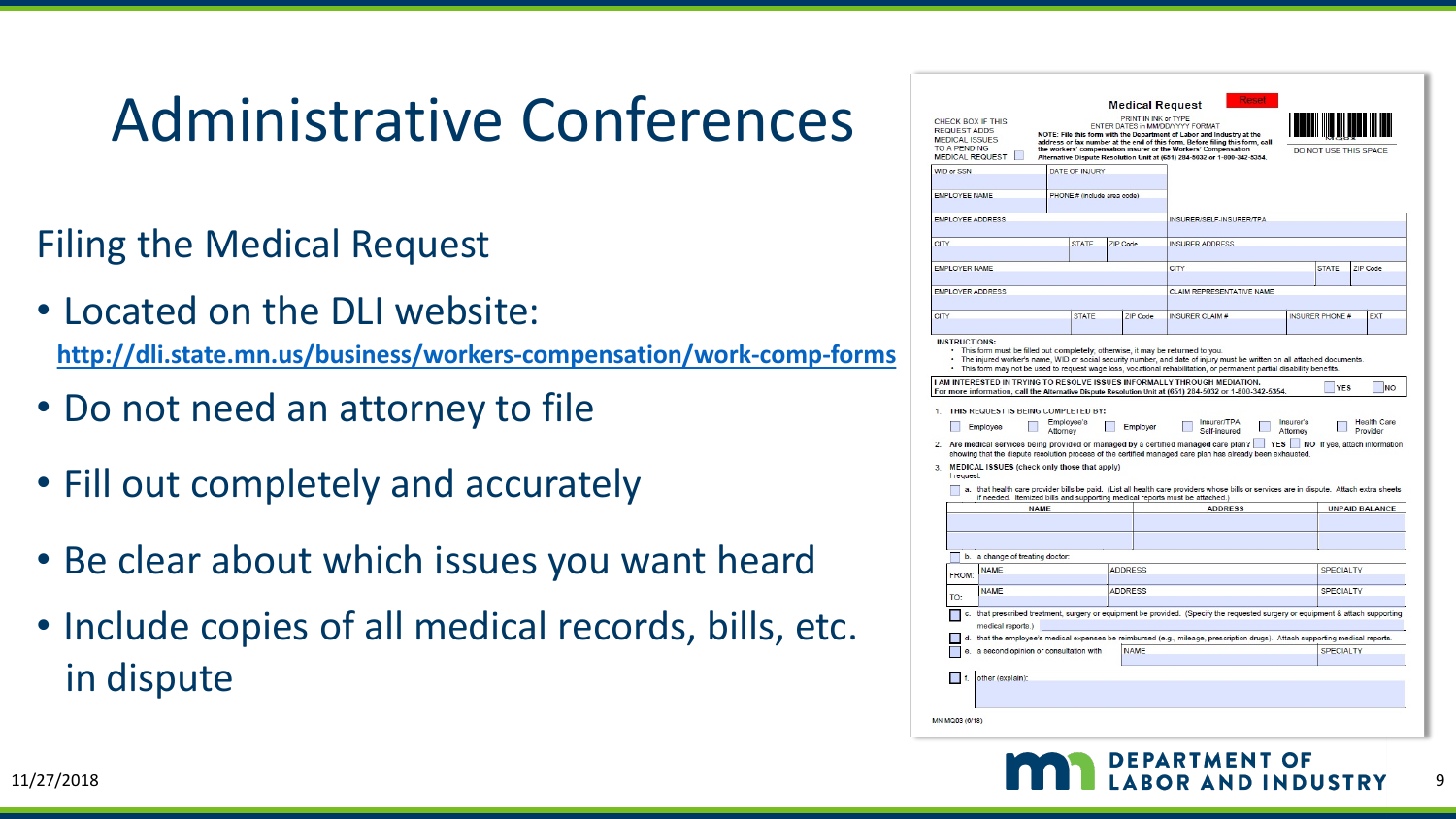#### Administrative Conferences

- A Medical Request form is filed to request an administrative conference
- A Medical Request form may be filed by a health care provider only if the dispute involves:
	- Amount payable under a fee schedule
	- Billing *e.g.* Coding issue
	- Whether the treatment was reasonable and necessary *See* Minn. Stat. § 176.136, subd. 2
- A healthcare provider cannot file a Medical Request on behalf of the employee

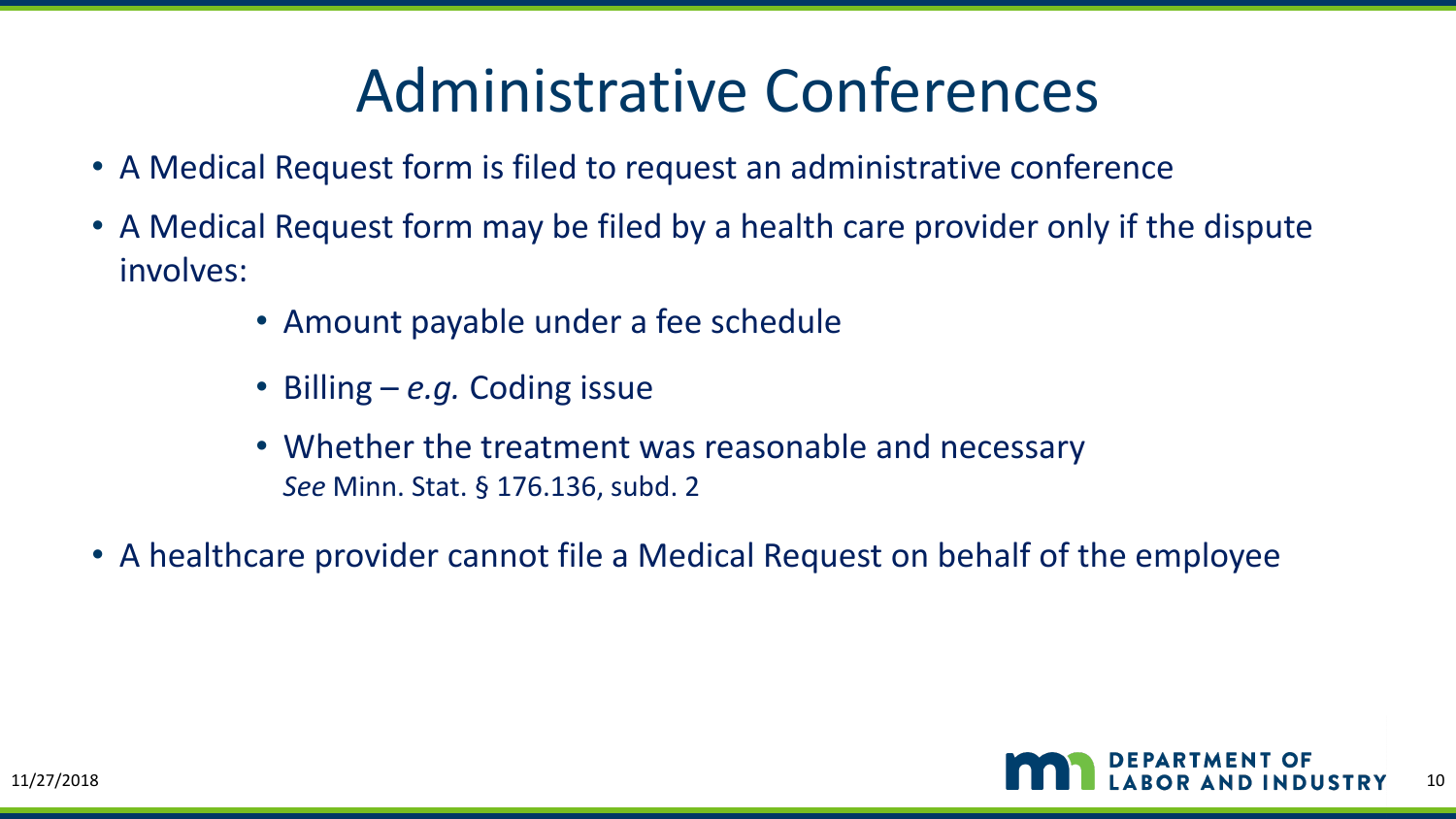#### WCD Administrative Decisions

• Administrative Conference Procedure

o Conducted in-person at DLI (St. Paul/Duluth) unless "good cause"

o Additional attempts at settlement offered

o Each party informally presents their position and any documentation

- Decision & Order issued within 30 days of the conference
- Any party can appeal Decision serve/file Request for Formal Hearing at OAH within 30 days

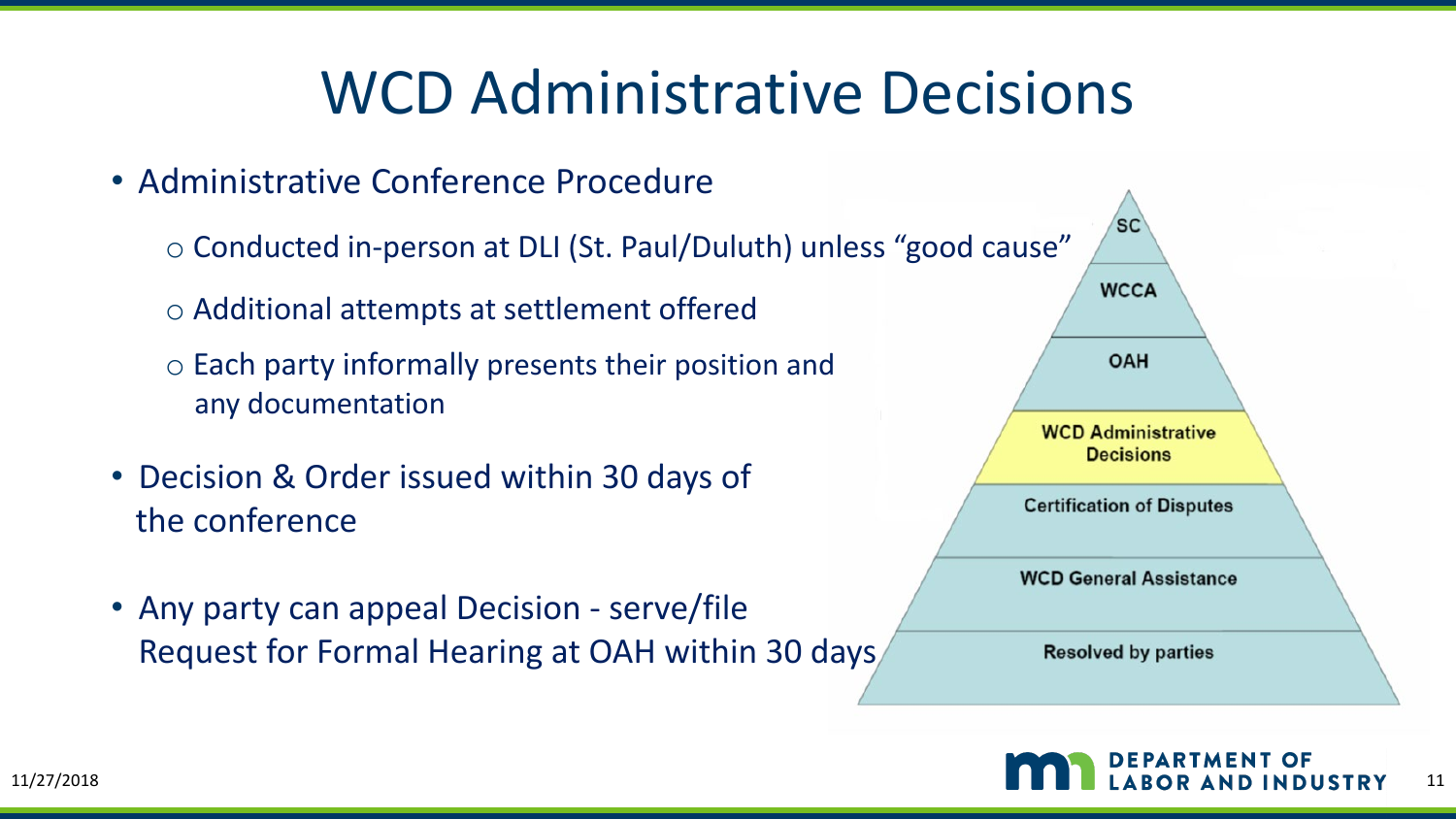#### Mediation Services

- Minn. Stat. §176.261 requires DLI to make efforts to settle problems quickly and cooperatively
- Fast and friendly staff
- Free mediation services at DLI or location convenient to the parties
- Office location also in Duluth



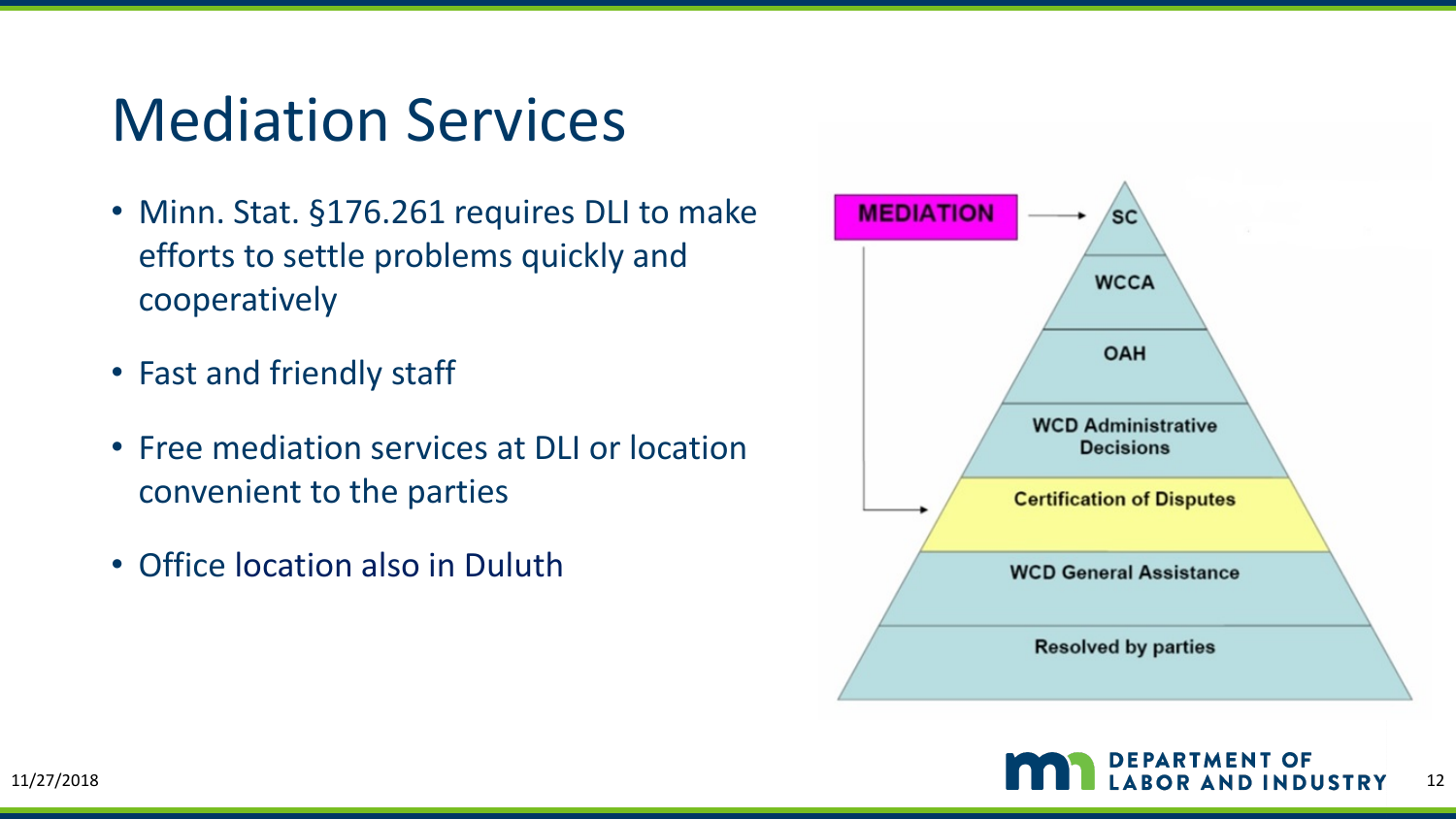### Mediation Services

Benefits of DLI mediation services

- Facilitated settlement negotiation
	- o Mediation is voluntary
	- o Parties must agree to mediate
	- o Parties may choose their mediator
- Flexible format
	- o Tailored to fit parties' needs

o Finalized with mediation agreement or Stipulation for Settlement/ Award on Stipulation